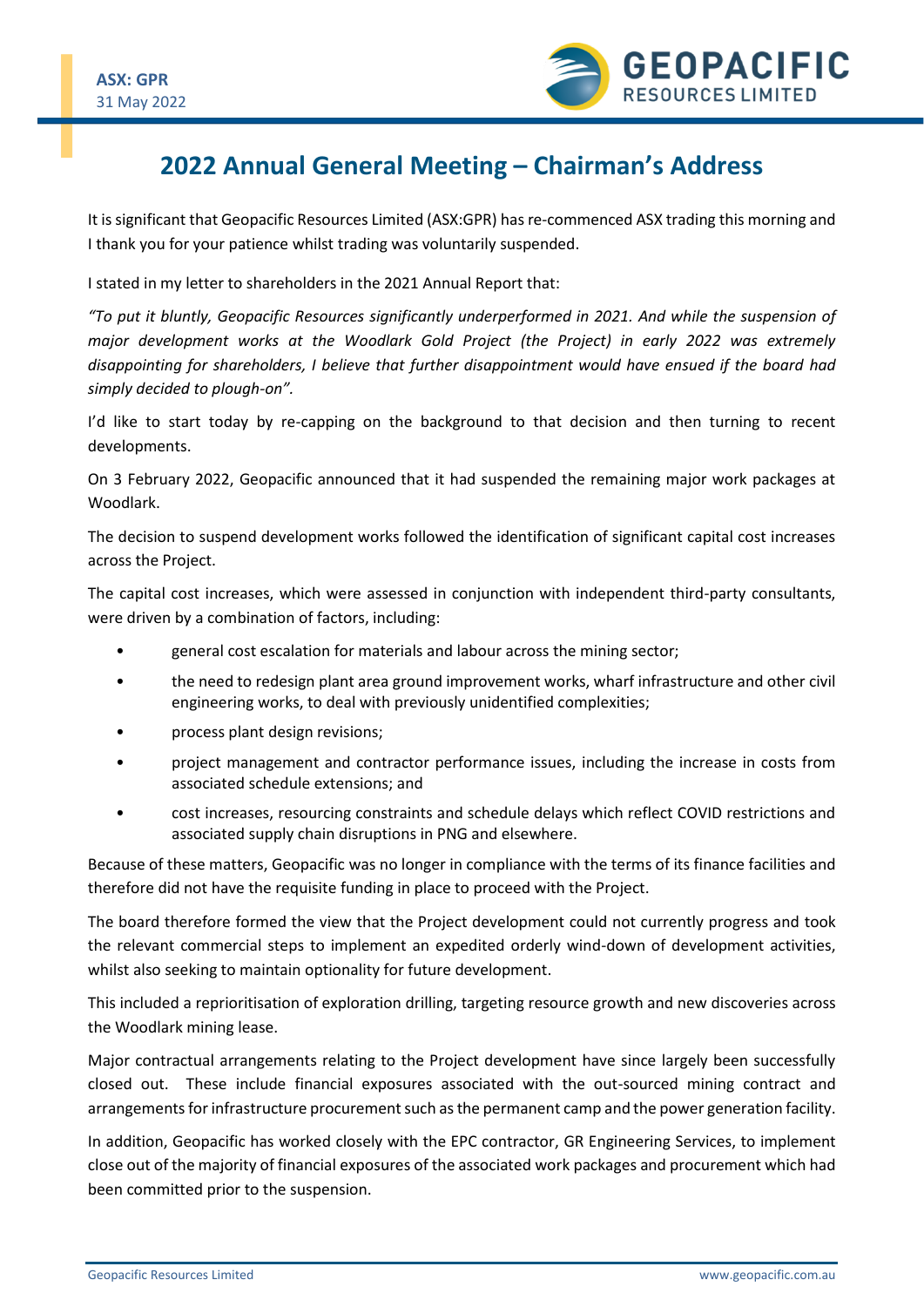

As announced on 1 April 2022, the Company also terminated the secured debt and gold stream facilities with Sprott Private Resource Lending, releasing \$7.6 million of previously restricted cash reserves to Geopacific. As a result of terminating the Facilities, Sprott's first ranking security over the Project assets was released, together with all other financial obligations to Sprott.

Regrettably the Project suspension necessitated widespread redundancies across the workforce. The Board thanks the affected former employees for their contribution to the Company including whilst working through respective notice periods.

Financially, as detailed in today's ASX announcements, Geopacific held \$28m of cash at 30 April 2022 and no debt.

In addition to its existing cash reserves, we have noted that the Company has the potential to realise value from various long lead equipment items procured prior to Project suspension, including:

- a SAG and a Ball mill, with associated motors and other equipment;
- a jaw crusher;
- steel for six CIL tanks;
- materials for construction of a 308-person permanent camp a 200-person temporary camp.

These items which have a materials acquisition cost of \$17m, could provide additional material cash funding if required.

Any potential sale of such items will be evaluated in the light of the commerciality of the terms offered and an updated assessment of the requirements of the design for future development of the Project.

Any potential future sale of such items and the amounts to be realised is therefore inherently uncertain.

The Company continues to engage positively with PNG stakeholders and has secured an amendment to the Woodlark Mining Lease to extend the Project construction deadline condition by one year to 5 July 2024.

All other conditions of the Mining Lease remain in good standing.

The relatively quick turnaround in securing the Mining Lease extension highlights the strong levels of stakeholder support that Geopacific continues to receive at a local and regulatory level in PNG, reflecting the Company's ongoing commitment to Woodlark Island.

Despite the set-back from suspension of the development of Woodlark, it is important to recognise the underlying value and opportunity at the project.

Woodlark is a near surface gold project with currently 1.6Moz Au of Mineral Resources and 1.0Moz Au of Ore Reserves. It has prospective mineralised zones adjacent to all pits and the Project remains fully permitted with all exploration and mining licences in good standing.

As previously announced, a drilling program commenced in late 2021 and continues at the Project, which aims to deliver an increase in the Mineral Resource and Ore Reserve.

The drilling campaign is focused on further defining and substantiating the upside that resides both within the existing pit shells and across the broader mining and exploration leases on Woodlark Island.